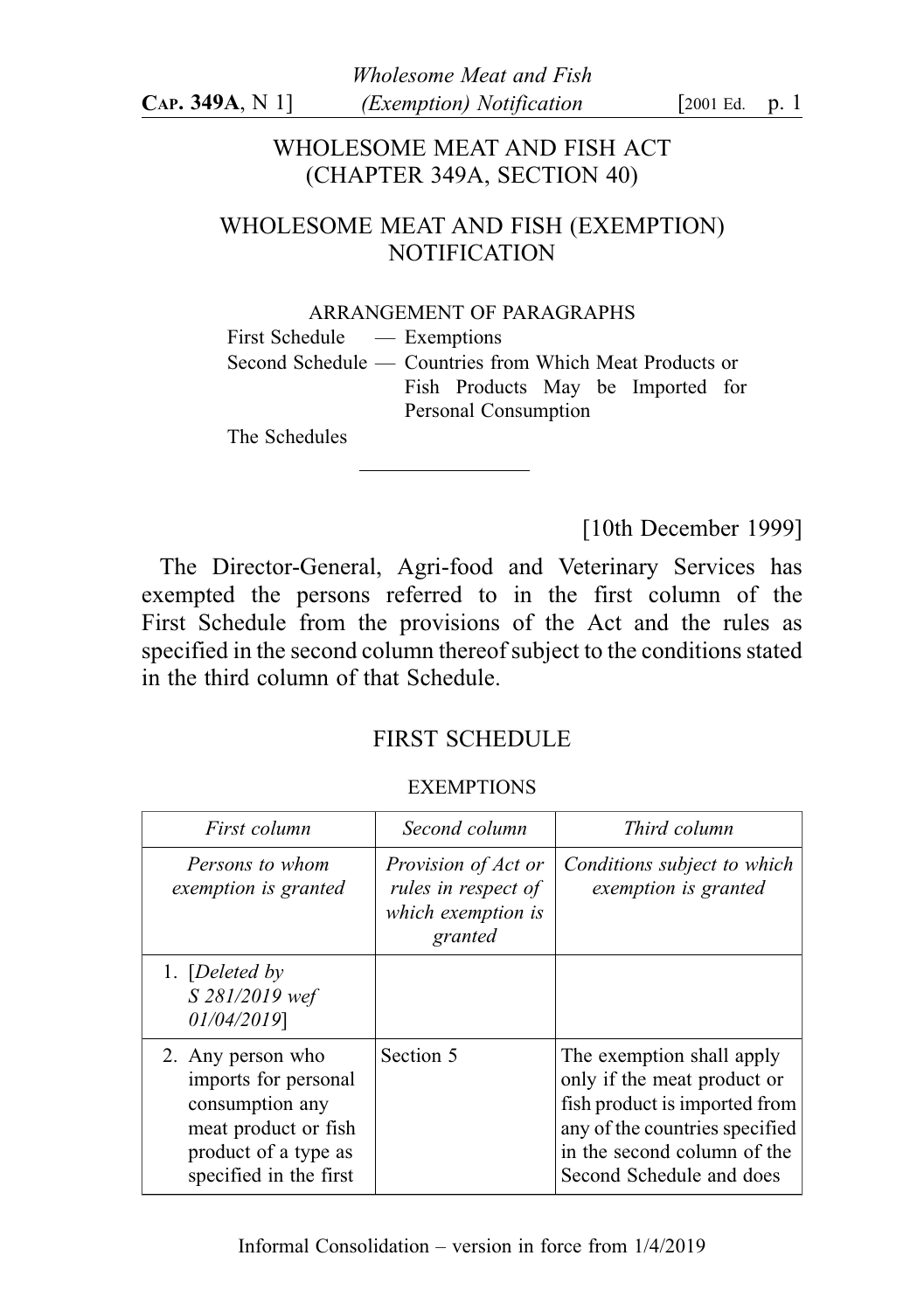Wholesome Meat and Fish p. 2 2001 Ed.]  $(Exemption) Notification$   $[Car. 349A, N1]$ 

# FIRST SCHEDULE — continued

| column of the<br>Second Schedule                                                                                                     |                                                                                                                                           | not exceed the maximum<br>amount as specified in the<br>third column of that<br>Schedule.              |
|--------------------------------------------------------------------------------------------------------------------------------------|-------------------------------------------------------------------------------------------------------------------------------------------|--------------------------------------------------------------------------------------------------------|
| 3. Any person who<br>exports any meat<br>product or fish<br>product for personal<br>consumption                                      | Section 5                                                                                                                                 | The amount of the meat<br>product or fish product to be<br>exported shall not exceed 5<br>kilogrammes. |
| 4. [Deleted by<br>S 281/2019 wef<br>01/04/2019]                                                                                      |                                                                                                                                           |                                                                                                        |
| 5. A licensee who<br>imports by land any<br>fish product which is<br>intended for sale in a<br>fish wholesale market<br>in Singapore | Section 6 (1) (d) and<br>Rule $7(1)$ of the<br><b>Wholesome Meat</b><br>and Fish (Import,<br>Export and<br>Transhipment)<br>Rules $(R 2)$ |                                                                                                        |

[S 281/2019 wef 01/04/2019]

## SECOND SCHEDULE

#### COUNTRIES FROM WHICH MEAT PRODUCTS OR FISH PRODUCTS MAY BE IMPORTED FOR PERSONAL CONSUMPTION

|    | First column                                                     | Second column                                                                                               | Third column                                                                                                                                                |
|----|------------------------------------------------------------------|-------------------------------------------------------------------------------------------------------------|-------------------------------------------------------------------------------------------------------------------------------------------------------------|
|    | Type of meat product or<br>fish product which may be<br>imported | Countries from<br>which meat<br>product or fish<br>product may be<br>imported                               | Maximum amount of meat<br>product or fish product<br>which may be imported                                                                                  |
| 1. | $(a)$ Beef (chilled,<br>frozen, processed or<br>canned)          | Argentina,<br>Australia,<br>Belgium,<br>Denmark,<br>Finland, France,<br>Hungary, Japan,<br>The Netherlands, | 5 kilogrammes per person,<br>provided that the total<br>quantity of the products<br>referred to in this item does<br>not exceed 5 kilogrammes<br>per person |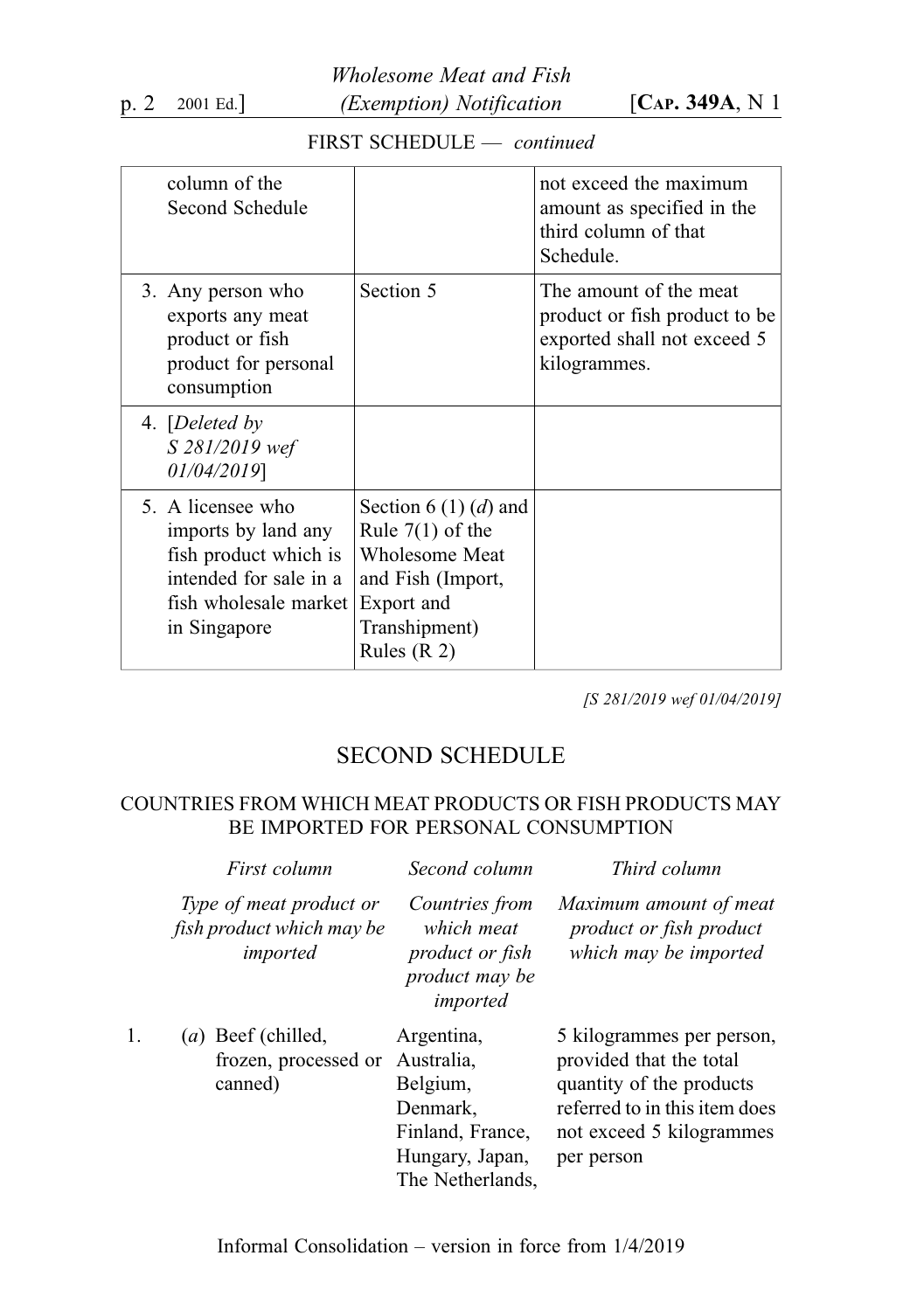## SECOND SCHEDULE — continued

New Zealand, Sweden, Uruguay and USA

| (b) Mutton (chilled,<br>frozen, processed or<br>canned)  | Argentina,<br>Australia,<br>Belgium, Canada,<br>Denmark, France,<br>Ireland, New<br>Zealand,<br>Switzerland, The<br>Netherlands,<br>Uruguay, United<br>Kingdom and<br><b>USA</b>                                          |
|----------------------------------------------------------|---------------------------------------------------------------------------------------------------------------------------------------------------------------------------------------------------------------------------|
| (c) Pork (chilled,<br>frozen, processed or<br>canned)    | Australia, Austria,<br>Canada, Chile,<br>Denmark,<br>Finland, France,<br>Germany, Ireland,<br>Italy, Japan,<br>Mexico, The<br>Netherlands, New<br>Zealand, Spain,<br>Sweden,<br>Switzerland,<br>United Kingdom<br>and USA |
| (d) Poultry (chilled,<br>frozen, processed or<br>canned) | Argentina,<br>Australia,<br>Belgium, Brazil,<br>Canada, Chile,<br>Denmark, France,<br>Germany,<br>Hungary, Ireland,<br>New Zealand,<br>Switzerland, The<br>Netherlands and<br>United Kingdom                              |

2. [Deleted by S 519/2004]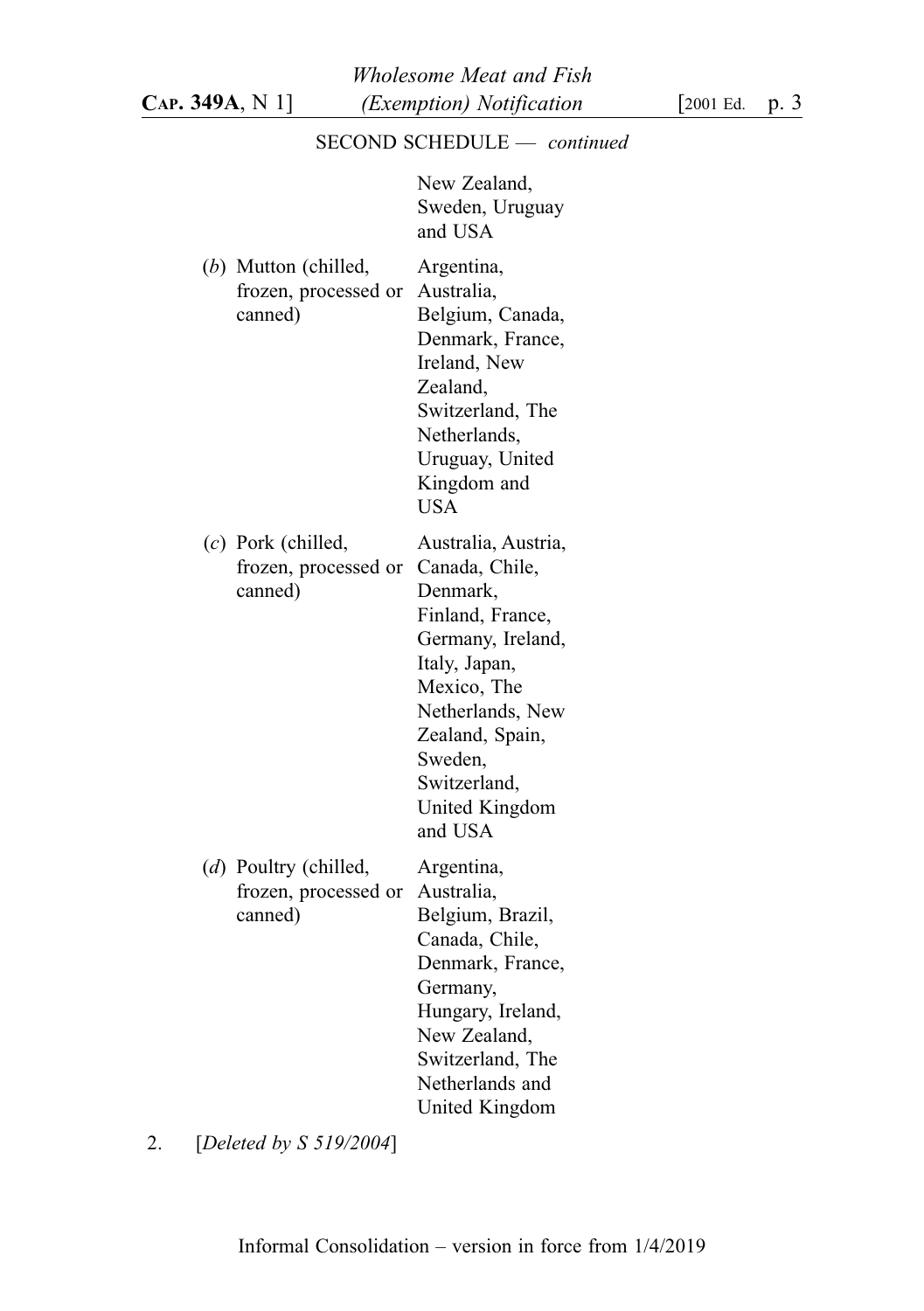Wholesome Meat and Fish p. 4 2001 Ed.] (*Exemption*) Notification [CAP. 349A, N 1]

## SECOND SCHEDULE — continued

| 3. | Fish products (except All countries<br>cooked crab meat, frozen<br>cooked prawn meat and<br>live or frozen oysters) |                                                                                                            | 5 kilogrammes per person,<br>provided that the total<br>quantity of the product<br>referred to in items 3, 4<br>and 5 does not exceed 5<br>kilogrammes per person. |
|----|---------------------------------------------------------------------------------------------------------------------|------------------------------------------------------------------------------------------------------------|--------------------------------------------------------------------------------------------------------------------------------------------------------------------|
| 4. | Live or frozen oysters                                                                                              | Australia,<br>Canada, France,<br>Ireland, The<br>Netherlands, New<br>Zealand, United<br>Kingdom and<br>USA | 5 kilogrammes per person,<br>provided that the total<br>quantity of the product<br>referred to in items 3, 4<br>and 5 does not exceed 5<br>kilogrammes per person. |
| 5. | Frozen cooked crab meat All countries<br>and frozen cooked prawn<br>meat                                            |                                                                                                            | 2 kilogrammes per person,<br>provided that the total<br>quantity of the product                                                                                    |

referred to in items 3, 4 and 5 does not exceed 5 kilogrammes per person.

[S 281/2019 wef 01/04/2019] [G.N.Nos. S 559/99; S 514/2004]